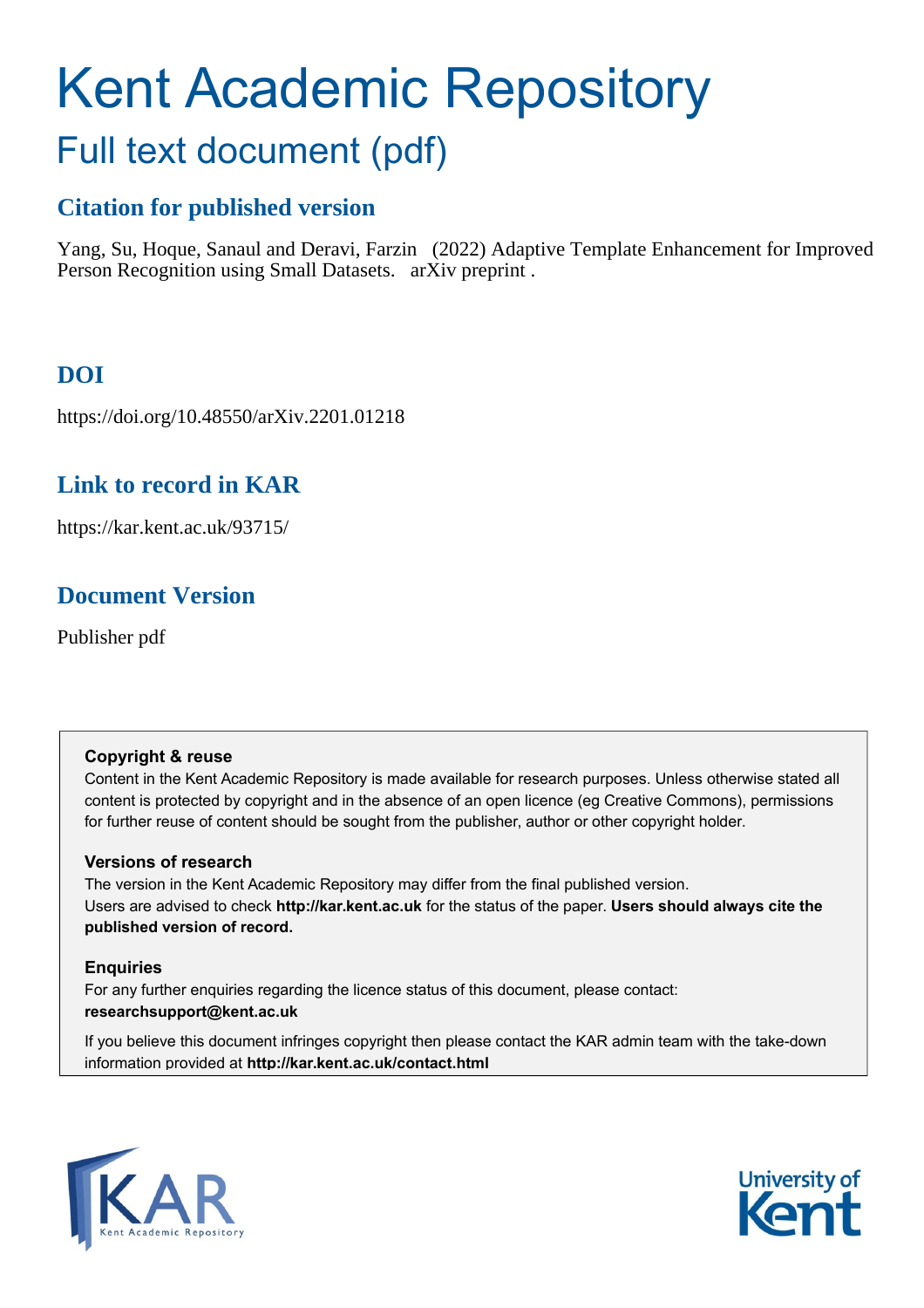# Adaptive Template Enhancement for Improved Person Recognition using Small Datasets

Su Yang, Sanaul Hoque and Farzin Deravi, *Member*, IEEE

*Abstract* **— A novel instance-based method for the classification of electroencephalography (EEG) signals is presented and evaluated in this paper. The non-stationary nature of the EEG signals, coupled with the demanding task of pattern recognition with limited training data as well as the potentially noisy signal acquisition conditions, have motivated the work reported in this study. The proposed adaptive template enhancement mechanism transforms the feature-level instances by treating each feature dimension separately, hence resulting in improved class separation and better query-class matching. The proposed new instance-based learning algorithm is compared with a few related algorithms in a number of scenarios. A clinical grade 64-electrode EEG database, as well as a low-quality (high-noise level) EEG database obtained with a low-cost system using a single dry sensor have been used for evaluations in biometric person recognition. The proposed approach demonstrates significantly improved classification accuracy in both identification and verification scenarios. In particular, this new method is seen to provide a good classification performance for noisy EEG data, indicating its potential suitability for a wide range of applications.**

*Index terms* **— Instance-based classification, pattern recognition, biometrics, template reconstruction, time series data.**

#### I. INTRODUCTION

**WITH** the recent developments in the field of automatic pattern recognition, particularly the thriving area of deep pattern recognition, particularly the thriving area of deep learning techniques, pattern classification for non-stationary time-series modalities (such as natural language processing and speech recognition) have achieved considerable improvements [1][2]. However, pattern recognition for complex neurological signals such as electroencephalography (EEG) remains a challenging topic, and has been receiving an increasing attention in the research community [3]. In this paper, we propose a novel instance-based classification method for EEG pattern recognition in biometrics applications. To demonstrate its generality, the method is firstly evaluated using a public benchmarking dataset. EEG classification with a limited amount of training data has been also employed to further explore the effectiveness of the proposed algorithm in dealing with challenging pattern recognition problems.

Compared to eager learning algorithms which perform explicit generalization [4] (e.g., neural networks), one advantage of instance-based learning is its ability to flexibly

su.yang@swansea.ac.uk)

model the training set by using only a subset of it, hence potentially provide better local approximations. As one important branch of machine learning, instance-based learning is designed to compare the query instance(s) with training instances, and store the results of these comparisons for subsequent decision-making [5]. For example, in a scenario where the size of the training data is dynamic (e.g., additional data enrolment), the templates of interest could be updated adaptably when using instance-based methods, the previously optimized performance may then be well maintained. However, increasing the number of templates without a selection scheme also introduces complexity to the system. Various instance reduction and generation algorithms have been developed to deal with such shortcomings of this type of algorithms [6][7]. The development of these template (prototype) optimization algorithms has had a number of aims, including 1) speed increase, 2) storage minimisation, 3) improving the learning speed and 4) improved generalization accuracy [6].

One of the earliest instance reduction algorithms is based on a selection rule namely condensed nearest neighbour (CNN) [8]. The traditional CNN, however, may not be able to correctly classify some of the instances due to the equal-weighted evaluation in the feature space [9], given the center(s) of the feature cluster(s) is(are) often considered to be heavily weighted than the outliers in classification. Efforts have been made since then to address and improve various aspects of the instance-based algorithms [6][10][11]. Typical instance-based learning algorithms where instance selection is paramount include the k-Nearest Neighbour (k-NN) and the Support Vector Machine (SVM) algorithms [9].

Limited availability of training data has long been a challenge for many pattern recognition problems. This may lead to under-generalization of the feature space and as such, result in poor classification performance in real-world scenarios where data volume is much larger than in the experimental scenario. To alleviate this, the algorithm proposed in this work aims to improve the pattern recognition through a multi-stage adaptive mechanism, incorporating by generating new templates through the reconstruction of the existing template data.

The within-class and between-class similarities are critical factors for effective classifications [12]. High between-class similarity may result in a high false positive rate while low within-class similarity may produce a high false negative classification rate. To achieve good recognition performance, instance distributions may be examined to isolate and select key

Su Yang is with the Department of Computer Science, Faculty of Science and Engineering, Swansea University, Swansea, UK (e-mail:

Sanaul Hoque and Farzin Deravi are with the School of Engineering, University of Kent, Canterbury, UK.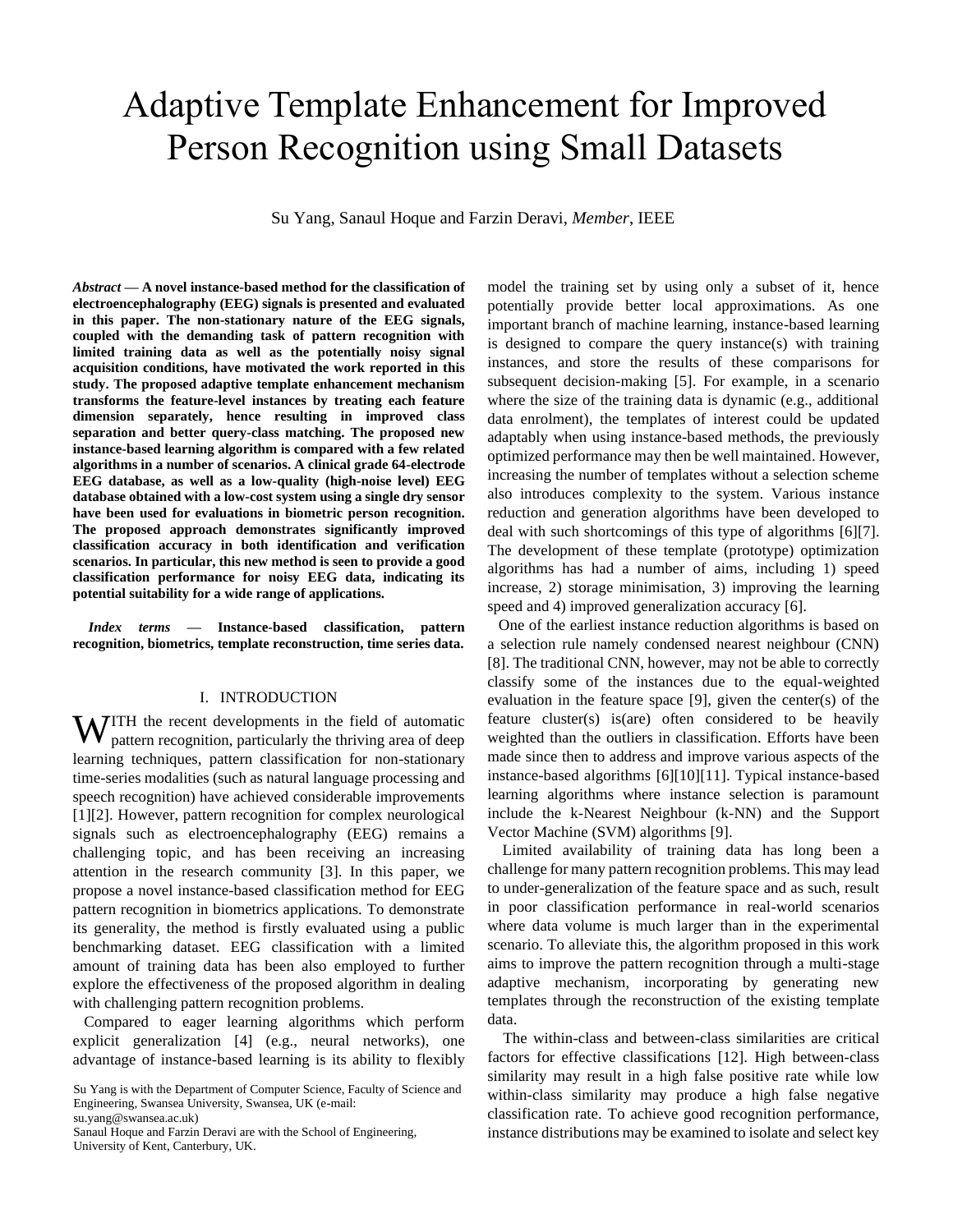

Fig. 1. The proposed I-ATR approach; T and Q indicate the training set and test set, T' and T" are the intermediate templates generated with optimised betweenclass separation and within-class similarity.

instances with lower between-class similarity and higher within-class similarity. Such subsets of instances can then be used as building blocks to further remodel and provide compact representations for each class. This idea is further explored and implemented using the proposed technique, by subjecting the reconstruction process to be the mutually influenced by the query instance and the training templates, which are simultaneously remodeled for every classification attempt.

Certain time-series data such as EEG signals are characterized by their non-stationary behavior [12][13]: the signal statistics for the same class is often unstable and varies over time. The within-class variance over time, such as longitudinal template ageing effects in person recognition systems, is a great impacting factor in EEG-based pattern recognition. Based on our experimental investigations and other related reports, even an interval of several minutes between independent recordings could cause considerable template variations [3]. Therefore, data-driven optimum instance generation may play an important role for concurrently achieving both satisfactory within-class as well as betweenclass discriminations. Therefore, to explore the full potential of the proposed method, EEG signals, with their time-series nature, provide a suitable test case. This is the main motive of choosing EEG data for the algorithm evaluation in this work. Two distinctively different EEG databases are used to evaluate the effectiveness of the proposed instance-based template reconstruction learning algorithm.

The paper is structured as follows: The detailed description of the algorithm is given in Section II. The performance of the proposed method is evaluated in Section III, including a number of pattern recognition scenarios using EEG, along with a brief comparison with the optimized k-Nearest Neighbours and Support Vector Machine for benchmarking. Section IV provides a discussion of the results followed by the suggestions for future work.

#### II. INSTANCE-BASED TEMPLATE REGENERATION

The Instance-based Adaptive Template Reconstruction (I-ATR) algorithm proposed here consists of two phases (cf. Figure 1). Phase 1 (Training phase) generates intermediate templates by reconstructing/transforming the initial templates,

so that the between-class separation is enhanced. Phase 2 (Test phase) further transforms these intermediate templates based on the query patterns, whilst transforming the query patterns in the meantime, to establish the best class assignment for the given query. This is accomplished by separately reconstructing the intermediate templates for each class, in turn, so that the distance of the query from the nearest class template is the smallest achievable. Each query may be composed of several feature vectors captured from segments of the data recording under observation. This set of instances would then be amalgamated into a template before being assigned to one of the possible classes. The reconstruction of the query is determined by comparing the shortest distances between the reconstructed templates and the transformed query for all the candidate classes in turn. The classification decision would then be determined for the transformed patterns showing the best match.

The following describes the proposed algorithm in more detail. Consider an *N*-class classification problem. *T* denotes the instances of the training set for this problem, the query (test) instances are denoted as  $Q$ , and the instances per class as  $I(n)$ , where *n* indicates the class label ( $1 \le n \le N$ ). Each instance is a *L*- dimensional feature vector, while each class may contain a different number of instances. A three-dimensional matrix  $T_{n,i,l}$ , is used to represent the data elements of the feature vector in the training set. Here  $i$  denotes the index of an instance, *n* denotes the class to which that instance belongs, and *l* denotes the feature dimension index ( $1 \le l \le L$ ) (cf. Figure 2).



Fig. 2. Training set matrix  $T_{n,i,l}$ , where  $1 \le n \le N, 1 \le i \le l(n)$ ,  $1 \le l \le L$ .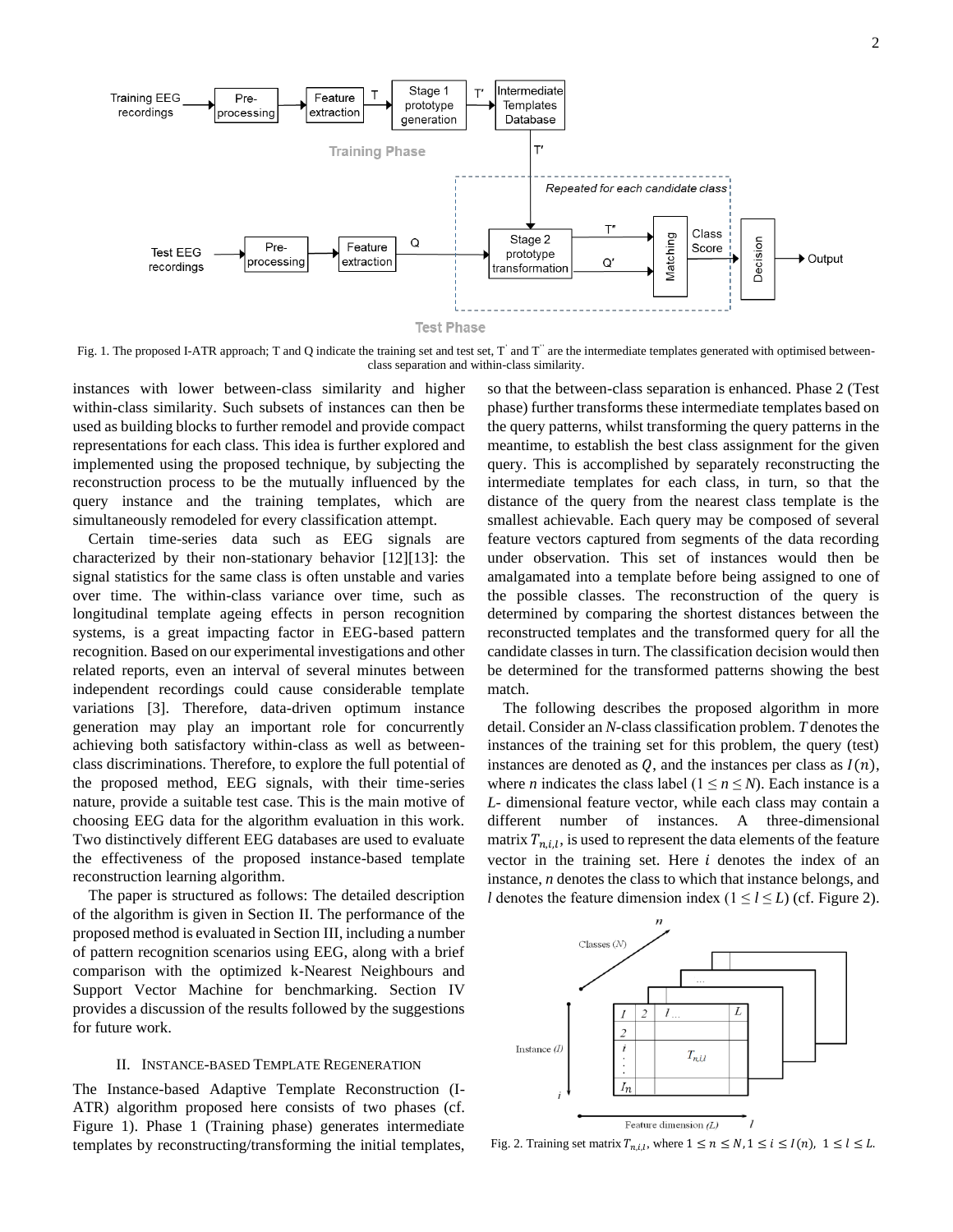$Q_{r,l}$ ,  $(1 \leq r \leq R)$ , represented the query data where *R* is the number of feature vectors extracted from one data recording. In a typical pattern classification task,  $R = 1$ ; but for time-series data (such as EEG), features can be extracted from windows/epochs of the same recording; thus, resulting in multiple feature vectors from one recording  $(R > 1)$ .

Phase 1 of the proposed I-ATR algorithm is devoted to maximising the between-class separation of the training set. Within each class, *n*, and for each feature element, *l*, of a training instance (feature vector), *i*, within that class, the average distances,  $\bar{d}_{n,i,l}$ , between it and the corresponding feature elements of the training feature vectors of the other classes are exhaustively measured, i.e., step 1) - step 2) in Block 1. These mean distances  $\bar{d}_{n,i,l}$  for a given class  $m$  ( $1 \le m \le N$ ), indicate the distance scores for the corresponding feature elements with respect to other classes. The elements are then ranked based on their respective scores and the values of a subset of *K* the elements with large scores are retained to form the intermediate templates,  $T'_{n,i,l}$ , shown by step 3) - step 4) in Block 1. Depending on the application, *K* could be empirically fixed. The full steps of Phase 1 of the I-ATR algorithm are shown in Block 1.

In the proposed method the distances between elements of each dimension of the feature vectors from different classes are measured, instead of the distance between the feature vectors. It may be worth noting that the Phase 1 of the algorithm has some similarities with the computation of Hausdorff Distance [14]. The reconstructed instances in  $T'_{n,i,l}$  (here,  $1 \le i \le K$ ) are created to have better between-class separation. As different feature vectors from the original set  $T_{n,i,l}$  are used to

 Phase 1: Maximize between-class Separation For  $n = [1, N]$ For  $i = [1, I(n)]$ For  $I = [1, L]$ 1) Compute  $d_{n,i,l}(m,j) = distance(T_{n,i,l}, T_{m,j,l})$ , where  $1 \le m \le N$ ,  $m \ne n$  and  $1 \le j \le I(m)$ . // any appropriate distance metric may be used here. In this work, *distance*  $(x, y) = |x-y|$  is used. 2) Compute the mean of the resulting distances: ∶  $\bar{d}_{n,i,l}(m) = \frac{1}{l(n)}$  $\frac{1}{I(m)}\sum_{j}d_{n,i,l}(m,j).$ End of for-loops. For  $n = [1, N]$ For  $l = [1, L]$ 3) index =  $arg sort_i(\bar{d}_{n,i,l}, descending)$ . 4)  $T'_{n,i,l} = T_{n,index(1:K),l}$ , where K is the number of intermediate templates to be generated for each class. End of for-loops.

// The resulting feature set  $T'_{N,I,L}$ , where  $I = index(1:K)$ , K  $\langle I(n) \rangle$ , now forms intermediate templates with relatively large between-class distances, which will be used in Phase 2 of the process.

Block 1. Phase 1 of the proposed I-ATR algorithm

reconstruct/transform these feature instances, the intermediate templates in  $T'_{n,i,l}$  may not have exact equivalents in the

hyper-plane of the original training data set. Phase 2 of the proposed method reconstructs the intermediate templates further, in conjunction with the query vectors, to produce  $T^{n}_{n,i,l}$  to minimise the distances between  $T^{n}_{n,i,l}$  and the transformed query feature vectors  $Q_{r,l}$ . When multiple instances from the same query observation are available (such as EEG data), the adaptive reconstruction is also applied to the instances from the query set, producing transformed query vectors  $Q'_{r,l}$ . As will be demonstrated in Section 3, this phase appears to be effective in alleviating the template longitudinal variations in person recognition using EEG signals.

original set of feature vectors. However, these reconstructed vectors will always be on the surfaces of, or within the bounding

As in Phase 1, distances  $d_{n,i,l}$  between the intermediate template  $T'_{n,i,l}$  for each candidate class and the query patterns  $Q_{r,l}$  are measured in Step 5), Block 2. However, unlike Phase 1, only the feature elements contributing the smallest a few distances are retained to form the newly transformed feature vectors  $T''_{n,l}$  and  $Q'_{s,l}$ , the process is illustrated by the Step 6) – Step 9) in Block 2. The distance between  $T''_{n,l}$  and  $Q'_{s,l}$ represents the score for the class under consideration. The process is repeated for each class, thus ensuring the best possible match between the training and the test data for each class without bias. The label of the class achieving the lowest distance score(s) (hence, most similar) is assigned to the query

#### Phase 2: Preferential matching between the query sample and the stored templates

// Let  $T'_{n,j,l}$  are the intermediate templates (from Phase 1) and  $Q_{r,l}$  be the query feature vectors from one observed sample.  $T'_{n,i,l}$  has  $K$ samples per class generated in Phase 1 and  $Q_{r,l}$  has *R* instances extracted from an observation. For  $n = [1, N]$ For  $i = [1, K]$ For  $I = [1, L]$ 5) Compute  $d_{n,i,l}(r) = distance(T'_{n,i,l}, Q_{r,l}),$ where  $1 \leq r \leq R$ . End of for-loops. For  $n = [1, N]$ For  $I = [1, L]$ , 6) index =  $arg sort<sub>i</sub>(d<sub>n,i,l</sub>,*ascending*).$ 7)  $T''_{n,l} = T_{n,index(1:F),l}$ , where *F* is the number of finally preserved instances for the training set per class. // Define the instance index for query set as index\_q: 8) index\_q =  $arg sort_r(d_{n,i,l}(r))$ , ascending). 9)  $Q'_{s,l}(n) = Q_{index_{q(1:S)},l}$ , where S is number of modified query vectors to be reconstructed. End of for-loops // // Classification Stage For  $s = [1, SM]$ 10) Compute  $\tilde{n}(s) = \arg min_s distance(T''_{n,l}, Q'_{s,l})$  $1/\tilde{n}(s)$  is the class closest to the query under consideration End of for-loop overall decision = majorityVote( $\tilde{n}(s)$ ).

Block 2. Phase 2 of the proposed I-ATR algorithm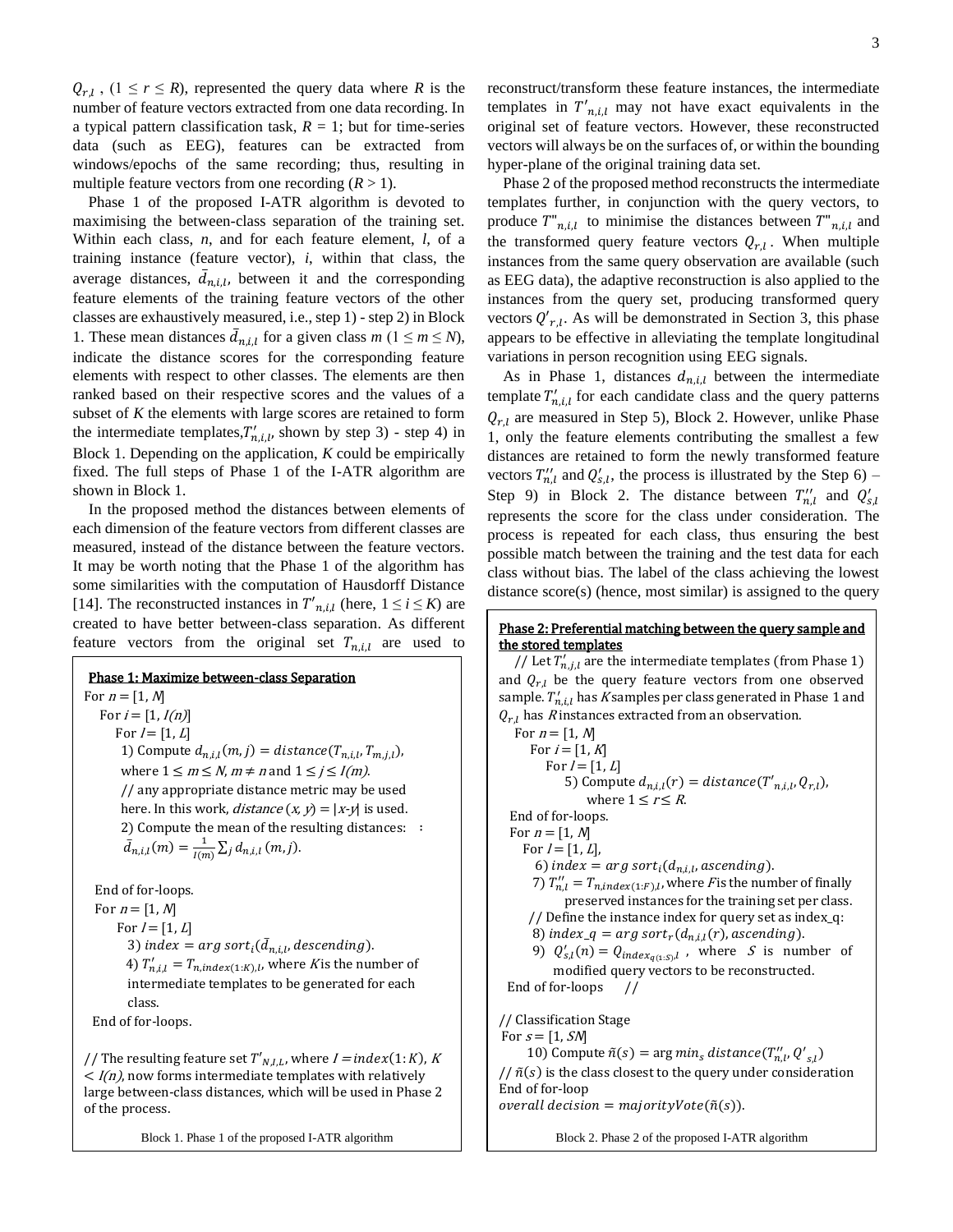pattern, as is shown by Step 10). The full algorithmic process for Phase 2 is illustrated in Block 2.

A few features can be distilled from the proposed I-ATR algorithm: it has been pointed in [15], if enough knowledge is available about what make the samples similar/dissimilar in the problem domain, the instance-based methods could be a good choice. In this context, the original samples are purposely reconstructed based on explicitly defined rules (Block 1&2) in the proposed work. This is the motive of performing template reconstruction within the instance-based learning framework.

In addition, it is observed that as the data volume and dimensionality increasing, the mass of a multivariate Gaussian distributions are pushed toward to the distant surface of the hypersphere, which makes many similarity measurements no longer effective [15]. It is proposed in this work to directly construct / generate new templates from the existing data pool, to bypass this predicament with expanded feature extensions in the hyperspace. Studies have also indicated that the rectilinear distance metric  $(L_1 \text{ norm})$  is consistently more preferable than distances with higher norms, such as the Euclidean distance metric  $(L_2$  norm) for high dimensional data mining applications [16]. Therefore, without violating the Triangle Inequality, the  $L_1$  norm distance measurement between elements from different instances (or feature vectors) is used in the I-ATR algorithm to construct new templates.

A hyper bounding box is established in the Cartesian space subsequently. Within this hyper bounding box: each dimension / attribute from the newly constructed templates is to exhibit the lowest between-class similarities possible, i.e., features distribute around the upper boundary of the hypersurface (after Phase 1); as well as the shortest distances possible between the reconstructed query and template feature vectors for all the training classes, i.e., features distribute around the closest boundaries between the training and query hypersurfaces (in Phase 2). It also worth to point out, though the distance of the reconstructed vectors through the proposed mechanism were directly measured in this study, they may also be effective for other classification algorithms, such as neural nets and linear classifiers.

#### III. CASE STUDY EVALUATIONS

In this section, the proposed method is evaluated using EEG data to explore its robustness across different application scenarios. Two major subsections are subsequently presented, each devoted to evaluating the I-ATR classification method using two EEG databases respectively.

Evaluation studies are presented to assess the effectiveness of the proposed method for the classification of 1-D time series data. Unlike the 2-D images, the EEG signal in particular, due to its nonstationary nature, could be more challenging for successful pattern recognition. In this section, two EEG databases, one publicly available, the other self-collected are used to further evaluate the proposed method.

Section 3.1 reports the evaluations based on a publicly available database collected using BCI2000 instrumentation system [17], namely the EEG Motor Movement/Imagery Dataset (EEG MM/I) [18]. The results for biometric person recognition from 105 selected classes (subjects) from the MM/I database are presented.

In Section 3.2, a more challenging dataset namely Mobile Sensor Database is used to investigate the efficacy of the proposed algorithm for person recognition, where the signal quality is low and only a relatively small amount of training data is available. The impact of the template ageing effect due to multiple sessions with substantial time intervals is also addressed in the last set of the experiments.

#### *3.1 MM/I Dataset for Evaluation of Biometric Recognition*

This section explores the effectiveness of the I-ATR algorithm in person recognition problem, the results are compared with optimised 1-NN and SVM algorithms. To ensure at least 2 minutes of recording is available for each subject, 105 subjects (classes) were selected from the MM/I dataset. The studies reported in this section used the wavelet-based features were described in [19].

In the work reported here, to simulate application scenarios where ease of deployment and fast data processing is important, only the data from the Oz electrode of the MM/I dataset is used purposely. The experimental arrangement is briefly described below:

- 1) The EEG signals of four mental tasks (T1-T4) were segmented into multiple 4-second overlapping epochs (50% overlapping).
- 2) The wavelet packet decomposition (WPD) [20] was carried out for each time-domain window up to level-3. The resulting wavelet coefficients from level-3 between 0 and 60 Hz were retained for feature extraction. Every generated feature vector had six dimensions (each dimension approximately corresponding to a bandwidth of 10 Hz).
- 3) The variance of the wavelet coefficients in each epoch was used as a feature.
- 4) The I-ATR algorithm was then invoked for the process of template generation and classification.

#### *3.1.1 Parameter Optimization*

Prior to the invocation of the I-ATR algorithm, the EEG recordings were segmented into 240 windows ( $I = 240$ ). Note, the training set contained two two-minute recordings for each run, each accounted for 120 windows. The highest recognition rate was achieved while the parameter  $K = 160$ , K indicates the



Fig. 3. Preliminary tests for optimizing *P*%, the analyze was done by dividing the training set into six roughly equal size portions, the preserved data for training is incrementally tested.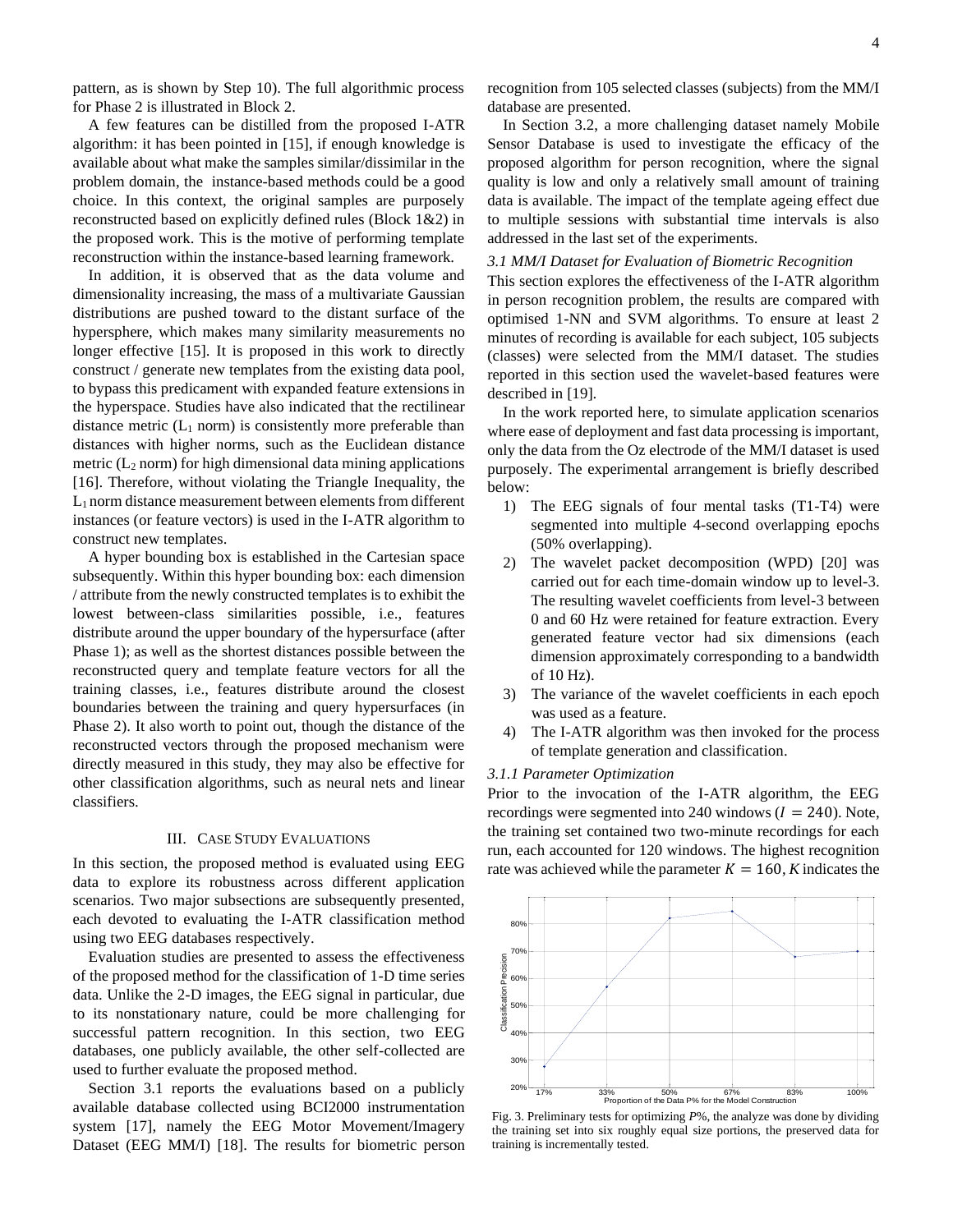amount of reconstructed and preserved feature templates for the Phase-1 training. Here the optimal proportion of the reconstructed instances to retain is empirically established, particularly for person recognition applications using the EEG MM/I dataset.

Recognition accuracies were calculated by the leave-one-out three-fold cross-validation approach using in total 6 minutes of the recording from each task. The volume of the retained newly constructed feature vectors is defined as *P%* (of the available total) which corresponds to the absolute parameter *K* in Step 4 of Phase 1 shown in Block 1. The recognition results for various *P* are illustrated in Figure 3.

Figure 3 shows the change in classification accuracy while *P*% of the intermediate templates were preserved in the Phase 1 of the I-ATR algorithm, these intermediate templates were reconstructed from the initial instances after feature extraction (240 windows/observations). As a preliminary exploration for parameter optimisation, here only a small subset of the dataset (S1 - S10) was used to investigate the overall impact of the retained volume of the reconstructed feature instances for the follow-up Phase 2 processing. This is also consistent with some real-world training constraints where availability of data would be limited. The impact of *P*% on classification performance was investigated where only the Phase 1 of the proposed algorithm was applied (as depicted on the horizontal axis in Figure 3).

Results indicate that higher performances are achieved when the retained volume of reconstructed intermediate templates is about half to 2/3rd of the available training data. Therefore, as a rule of thumb, roughly 2/3 of the reconstructed templates will be retained for the next stage of the algorithm. This parameter should be dependent on the quality of the database and the application scenario: served as a data quality indicator, for lowquality and noisy signals such as the Mobile Sensor Database, a different value of *P* may be optimum.

#### *3.1.2 Person Identification using MM/I Dataset*

Following the empirical optimisation of parameter *P*, only about 2/3 of the training subset of the MM/I dataset samples in their reconstructed form are retained for subsequent evaluation of the proposed method in Phase 2. Comparisons are also made with the classical k-NN  $(k = 1)$  and nonlinear SVM [21], as both



Fig. 4. Average recognition performances with three algorithms, using the MM/I database with 105 subjects. The SVM with 2<sup>nd</sup> order polynomial kernel and 1-NN are optimized for this scenario.

of them are popular instance-based classification algorithms. Figure 4 presents the resulting cumulative match characteristic (CMC) [22] curves for person recognition using EEG MM/I dataset. The I-ATR algorithm is seen to result in the best top-1 identification rate of 92.6%. The 1-NN classifier produced the higher recognition rates only after rank-13. Both the SVM and 1-NN had less than 50% accuracy. It is worth to mention that we did not conduct performance comparisons with deep neural nets in this case study for two main reasons: 1) the available data per class for the EEG MM/I dataset is not large enough for the training to converge for this classification problem, 2) the Mobile Sensor Database used for comparison is an even smaller and more challenging cohort.

#### *3.1.3 Person Verification using MM/I Dataset*

Figure 5 presents the performance comparison of the three algorithms using the detection error trade-off (DET) characteristics curves [23]. From the perspective of biometric person verification, Phase 1 and Phase 2 of the I-ATR algorithm can be viewed as a mechanism to reduce the false acceptance rate (Phase 1, reducing the between-class overlaps in the training set) and false rejection rate (Phase 2, enhancing the provisional within-class matching between training classes and the query), respectively.



Fig. 5 DET curves of three learning algorithms, using the MM/I database with 105 subjects.

For the I-ATR algorithm, each feature vector was generated/reconstructed from 4-second recordings of the EEG signal, which producing 640 samples at 160 Hz. However, for the SVM and 1-NN algorithms, 6400 samples per window was used to maintain their best performances. Figure 5 shows an approximately 2% averaged equal error rate (EER) for the I-ATR algorithm whereas for the 1-NN and SVM classifiers the averaged EER values were approximately 10% and 14% respectively.

#### *3.2 Performance using Mobile Sensor Database*

The person recognition performance of the I-ATR algorithm was also tested using the locally collected Mobile Sensor Database to show the impact of a more challenging scenario. This database was purposely collected to explore the EEG template ageing effect in biometric scenarios. The experimental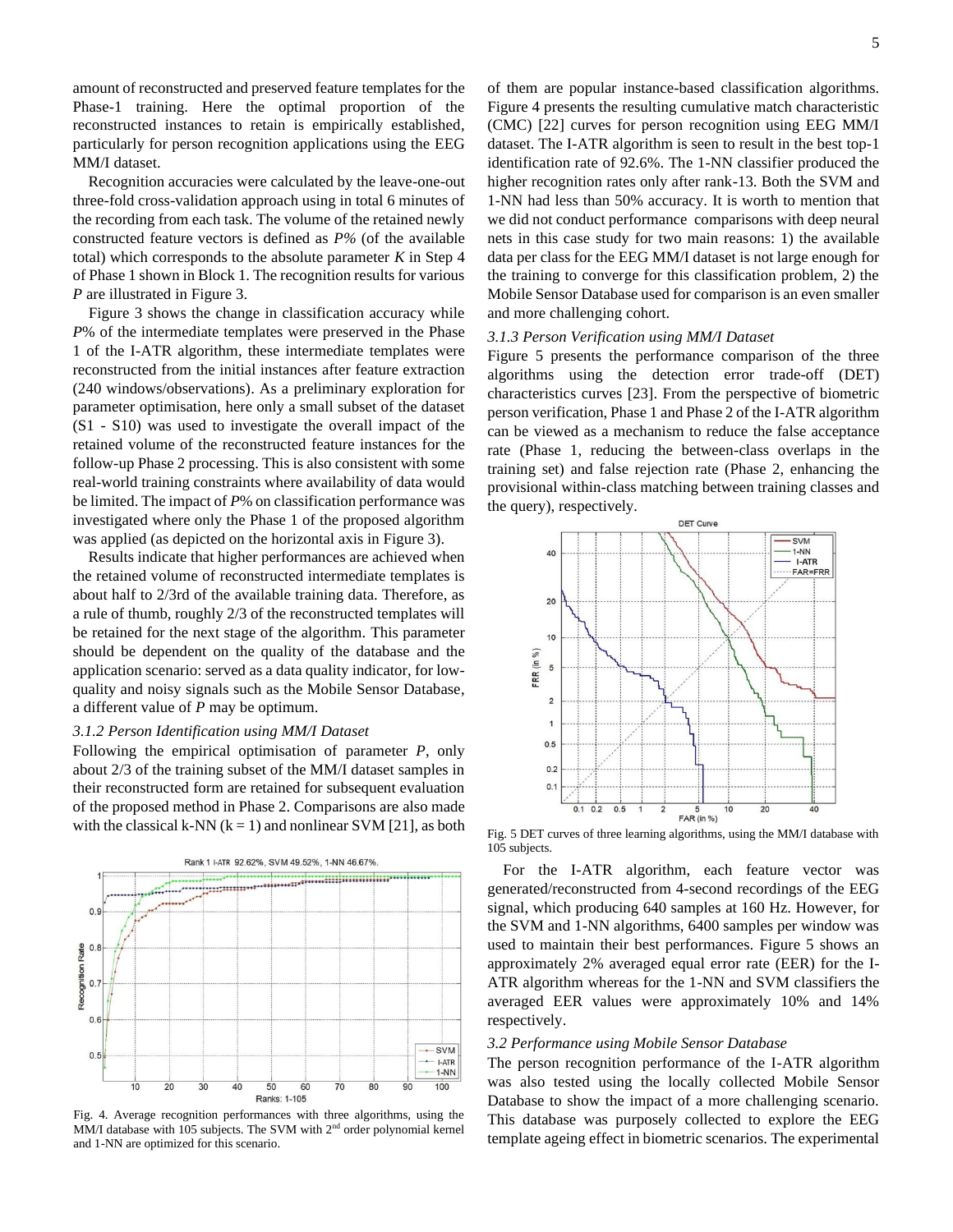scheme was aimed to mimic the real-life practice: with low-cost single dry sensor and relatively long time-interval (three to eight weeks) between the sessions. The EEG data recorded from 30 participants (classes) were used for this study. For the multi-session evaluation, 4 seconds of continuous data chunks were randomly selected from each 1-minute recording of one session to form a set of the query attempts, and all the data from the other session was used for training the system. The key features of this database are as follows:

- 1) Data was captured by a gaming-grade single (Fp1 positioning electrode) dry sensor system (NeuroSky MindWave [24]), designed for ease of deployment.
- 2) EEG records were collected from 30 individuals (age ranges from 21 to 55) without any neurological background.
- 3) Subjects were required to engage in a simple sub-vocal number-counting activity (with eyes closed), i.e., the subjects sit in a silent room counting numbers from 1 onwards, the EEG data were recorded in the meantime.
- 4) Data was collected in two sessions with the time interval between the sessions ranging from three to eight weeks.

A well-established feature, based on wavelet transform was employed for the analyses presented in this study [19].

#### *3.2.1 Longitudinal Template Ageing Effect*

The I-ATR algorithm was in part motivated by the challenge of the template ageing effect in EEG biometric recognition systems, especially where only limited data is available for training [3]. In this section, the impact of using EEG data from different sessions with respect to different classification algorithms are presented. This is highlighted by evaluating the effectiveness of different I-ATR phases in dealing with such template variation phenomenon.

Table 1 shows the impact of template ageing when using EEG recordings from the Mobile Sensor Database for person identification. The same parameters as in the last section were used for the 1-NN and SVM classifiers, and their best performances for this database are reported for comparison. For the single-session scenario, the 60 seconds' recording was split into five non-overlapping segments to enable cross-validation. The average accuracies when using SVM and 1-NN classifiers have been found to be comparable at around 93%.

In the case of multi-session data analysis, the entire Session 1 data (60 seconds) was used for training. A randomly selected segment of the data from Session 2 was then used for testing. The training-testing order was then swapped, and the classification results averaged. The impact of template ageing is found to be quite significant, as is shown in Table 1. Only

TABLE 1 Session impact in EEG biometric identification, the comparisons are made among 1-NN, SVM and I-ATR algorithms. Using the Mobile Sensor Database.

| Template<br>Stability | Mean Classification Accuracy (%) |            |                         |                         |                       |
|-----------------------|----------------------------------|------------|-------------------------|-------------------------|-----------------------|
|                       | $1-NN$                           | <b>SVM</b> | <b>I-ATR</b><br>Phase 1 | <b>I-ATR</b><br>Phase 2 | Full I-<br><b>ATR</b> |
| Single<br>Session     | 93.61                            | 93.24      | 95.35                   | 96.54                   | 98.76                 |
| Multi<br>Session      | 11.23                            | 10.10      | 53.57                   | 59.29                   | 85.71                 |

around 10% recognition accuracy were achieved with the conventional instance-based classifiers.

The impact of the two phases with respect to the proposed I-ATR algorithm has also been noticed. As it is illustrated in Table 1, with only the Phase 1, the classification performance in the double-session case (for template ageing) shown substantial improvement compared to 1-NN and SVM with 2<sup>nd</sup> order polynomial kernel. This indicates the great effectiveness of constructing new feature vectors with better between-class separation. By only applying Phase 2, similar considerable improvement was also observed; however, due to the absence of Phase 1 to reduce the potential between-class similarity, the false acceptances were not effectively limited, as the feature instances between the classes in the training set were not wellseparated. It is clear from the results that when both the phases are employed, performance revealed drastic improvement, in particular for the multi-session scenario.

#### *3.2.2 Mobile Sensor Database in Identification Scenario*

For the biometric identification scenario, the CMC results of the I-ATR algorithm are shown in Figure 6. The recognition results obtained using the conventional classifiers are also included for comparison.



Fig. 6 CMC curves of the three learning algorithms, using the Mobile Sensor database, captured from 30 subjects using single EEG sensor at Fp1 location.

The results for these plots were generated using the Session 1 EEG data (60 sec. recording) for classifier modelling and 4 sec. recordings from Session 2 as query sets. The initial parameter  $I = 240$ , i.e., the total number of feature instances before template reconstructions. The finally retained number of instances in Phase 2 is  $F = 4$  for both the training and query sets. As it can be clearly observed in Figure 6, the I-ATR method provided much higher rank-1 accuracy (85.71%) than the conventional classifiers.

#### *3.2.3 Mobile Sensor Database in Verification Scenario*

The DET curves for the Mobile Sensor Dataset are presented in Figure 7. Due to the challenging experimental setup (limited and noisy EEG data from a low-cost single dry sensor, as well as cross-session test data), the EER values of all the illustrated algorithms were found to be not as low as those with the MM/I dataset (Figure 5). However, it is clear that the I-ATR algorithm still produced much superior EER than the other two conventional instance-based classifiers. The EER of I-ATR method is 7.5%, whereas both the 1-NN and SVM schemes' EER values are higher than 30%.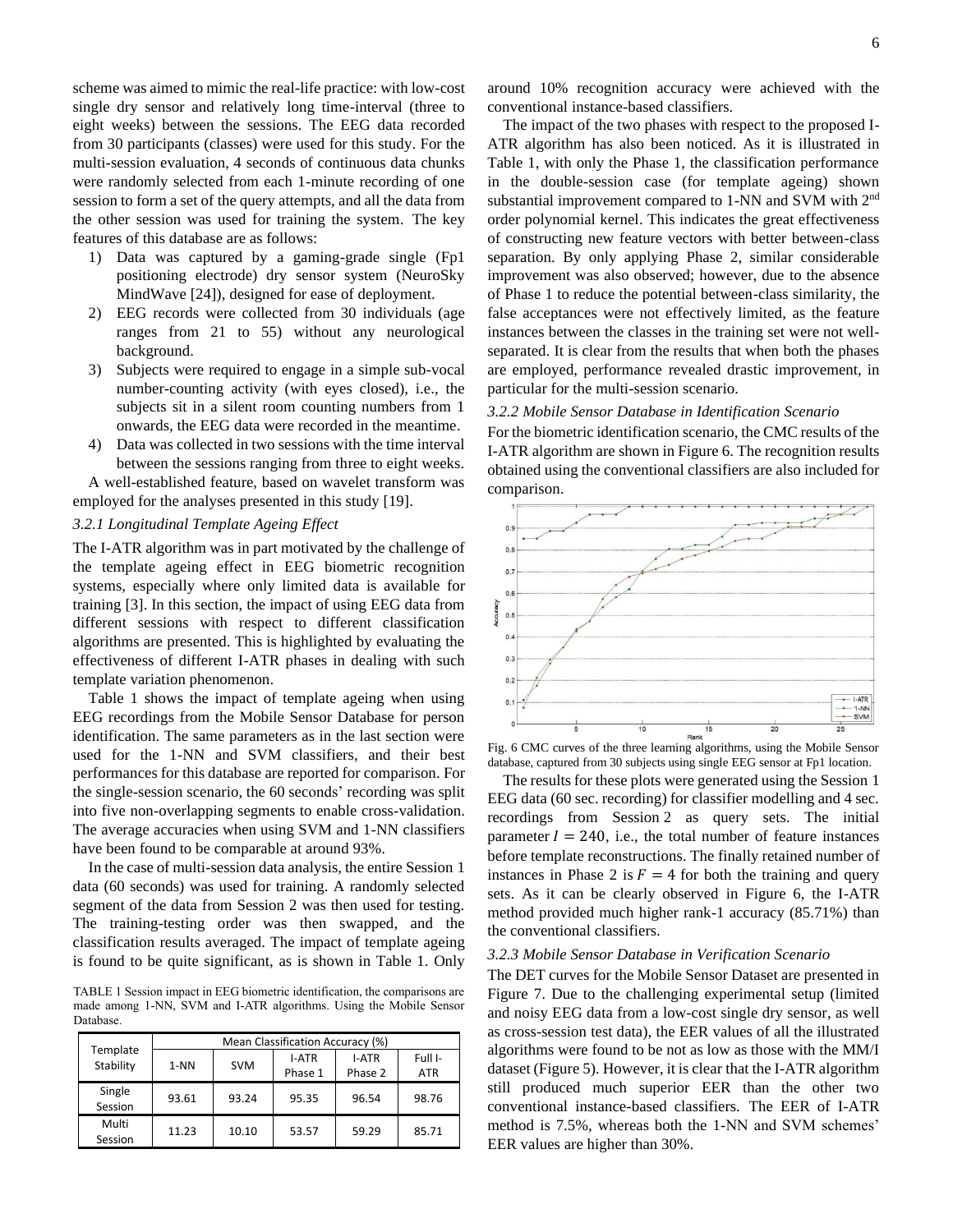

Fig. 7 DET curves of three learning algorithms, using the Mobile Sensor database with 30 subjects.

The results in Figure 5 and Figure 7 also highlight the difference in the data quality between the EEG MM/I dataset and the Mobile Sensor Database. The EER using I-ATR for the EEG MM/I database was as low as 2% whereas for the Mobile Sensor Database with only 30 subjects, it was about 7%. These analyses indicate the Mobile Sensor Database is indeed a much more challenging database for algorithm evaluation.

#### IV. DISCUSSION AND CONCLUSION

In this paper, a novel instance-based template reconstruction classification algorithm, namely the I-ATR recognition method was presented, and its underlying motivation as well as rationale explained. Extensive comparative evaluations using time series data (EEG) from different resources demonstrated the effectiveness and robustness of the proposed method. The I-ATR classification algorithm shows superior performance and surpassed the currently reported results for the respective databases in the explored application scenarios. Specifically, the performance of the I-ATR algorithm was compared with two other popular and closely related instance-based classification algorithms, k-NN and SVM, using two EEG databases with considerably different characteristics. The methods based on deep neural nets were purposely excluded for reporting in this study, as the model training is unable to successfully converge due to the rather limited amount of data volume for each class.

The proposed algorithm was also shown to have resulted in substantial performance improvements in different recognition scenarios. In particular, the resilience of the I-ATR to template ageing even with input samples of limited recording length (2 to 6 minutes) was notable. It is thanks to the proposed approach potentially generates a substantially larger volume of reconstructed data from the limited available data, and subsequently a small subset with reconstructed features is retained to ensure the superior class separation. The intermediate templates (Phase 1 and Phase 2) help to overcome the challenge of limited data.

Compared to conventional classification approaches, the

major difference of the proposed method lies in the elementwise template reconstruction for improved class separation, followed by the decision-making based on reconstructed feature vectors. In this approach, each feature dimension is treated independently and thus the space of all possible feature vectors that could be reconstructed is vastly increased. It is a fundamental assumption of this approach that this expanded space is nevertheless broadly representative of the underlying distribution for each class. Furthermore, it is assumed that the resulting feature reconstructions based on this expanded class representations result in new feature vectors that can be better separated using the vector-wise Euclidian distance calculations adopted for classification.

The proposed approach shares certain similarities with some recent pattern recognition algorithms in its motivation and conceptual principles. In the image processing field, a number of algorithms have recently been proposed to deal with the issue of pedestrian image alignment [25]. The alignment between the query image and the image in the database is one of the major challenges due to the variant camera angles and pedestrian postures. The pose attention transform [26] and the alignment affine transform [27] were recently developed to construct new images based on the query, which provided better matches in the database to achieve improved identification performances. The proposed I-ATR method also confines the reconstruction within the "bounding box" region [27] in order to guarantee the outcome of the feature transformations does not lose the ability to represent the original signal source.

At the same time, in contrast to the approaches implemented in the image/video processing field, the proposed template reconstruction method is motivated by some special requirements of bio-signals (such as EEG). The size of many publicly annotated EEG data is much smaller compared to the vast quantity of image data available for machine learning. Therefore, as opposed to the usage of deep nets in [26], [27], the I-ATR method is designed to leverage a relatively small amount of data, from which to produce high-quality features in order to achieve improved recognition performance.

Another distinguishing characteristic of the I-ATR algorithm is that it reconstructs the feature vectors of both the training set and the query for each recognition event, thus allowing improved flexibility in controlling the system performance (in terms of sensitivity vs. specificity), as required for specific application scenarios. The proposed approach has, therefore, the potential for applications in other domains using different modalities.

One focus of further work will be to establish the wider applicability of the proposed approach using other databases, including those from domains other than time-series data. Also, attention will be paid to the optimization of the algorithm through the adjustment of its parameters and its sensitivity to outliers. Deep learning methods may be incorporated with the proposed I-ATR algorithm to further improve the performance of the proposed approach.

#### **REFERENCES**